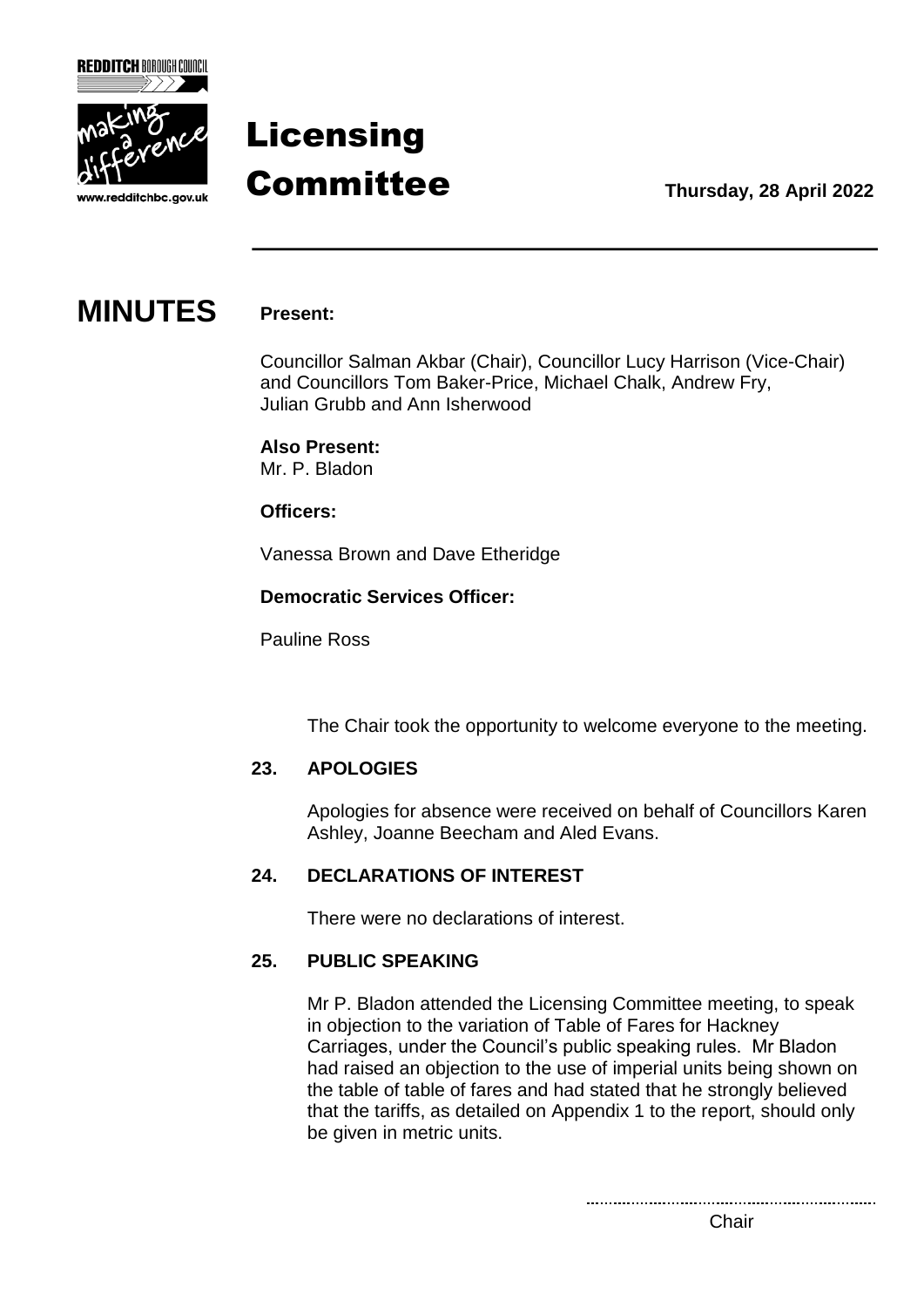The Chair took the opportunity to thank Mr Bladon for his detailed speech.

#### **26. CONSIDERATION OF OBJECTION TO VARIATION OF TABLE OF FARES FOR HACKNEY CARRIAGES**

The Principal Officer (Licensing), Worcestershire Regulatory Services (WRS), explained that the Council had responsibility under the Local Government (Miscellaneous Provisions) Act 1976, for setting the maximum fares that could be charged by hackney carriage vehicles licensed to operate within the district.

The Council had responsibility under the Local Government (Miscellaneous Provisions) Act 1976, for setting the maximum fares that could be charged by hackney carriage vehicles licensed to operate within the district.

Hackney Carriage ("Taxi") fares were made up of an initial hiring charge and a "mileage" rate, both of which were expressed in terms of distance and / or time per unit cost. This was because when a hired taxi was stationary or moving slowly in traffic the meter continued charging, but by time, instead of distance.

The table of fares applied only to hackney carriage vehicles. Private hire operators were free to agree their hiring charges in advance with their customers, normally at the time of booking the journey.

Members were reminded that at the Licensing Committee held on 21<sup>st</sup> March 2022, the Committee approved the advertisement of a proposed variation to the existing table of fares for hackney carriages, as detailed at Appendix 1 to the report.

An objection to the proposed table of fares was received from a member of the public. The individual concerned had objected on the basis that they believed that the Council's table of fares should only display metric units (metres and kilometres).

Members were asked to note that the objector had not raised any objection in respect of the variations being proposed to the maximum cost of journeys undertaken in hackney carriages, only to the table of fares, which had included reference to imperial units of measurement (yards and miles). A copy of the objection was attached at Appendix 2 to the report.

Members were further informed that the proposed varied table of fares showed distances expressed in both metric (metres) and imperial units of measurement (yards and miles). This was also true of the current table of fares that had been approved for implementation by the Licensing Committee in November 2018.